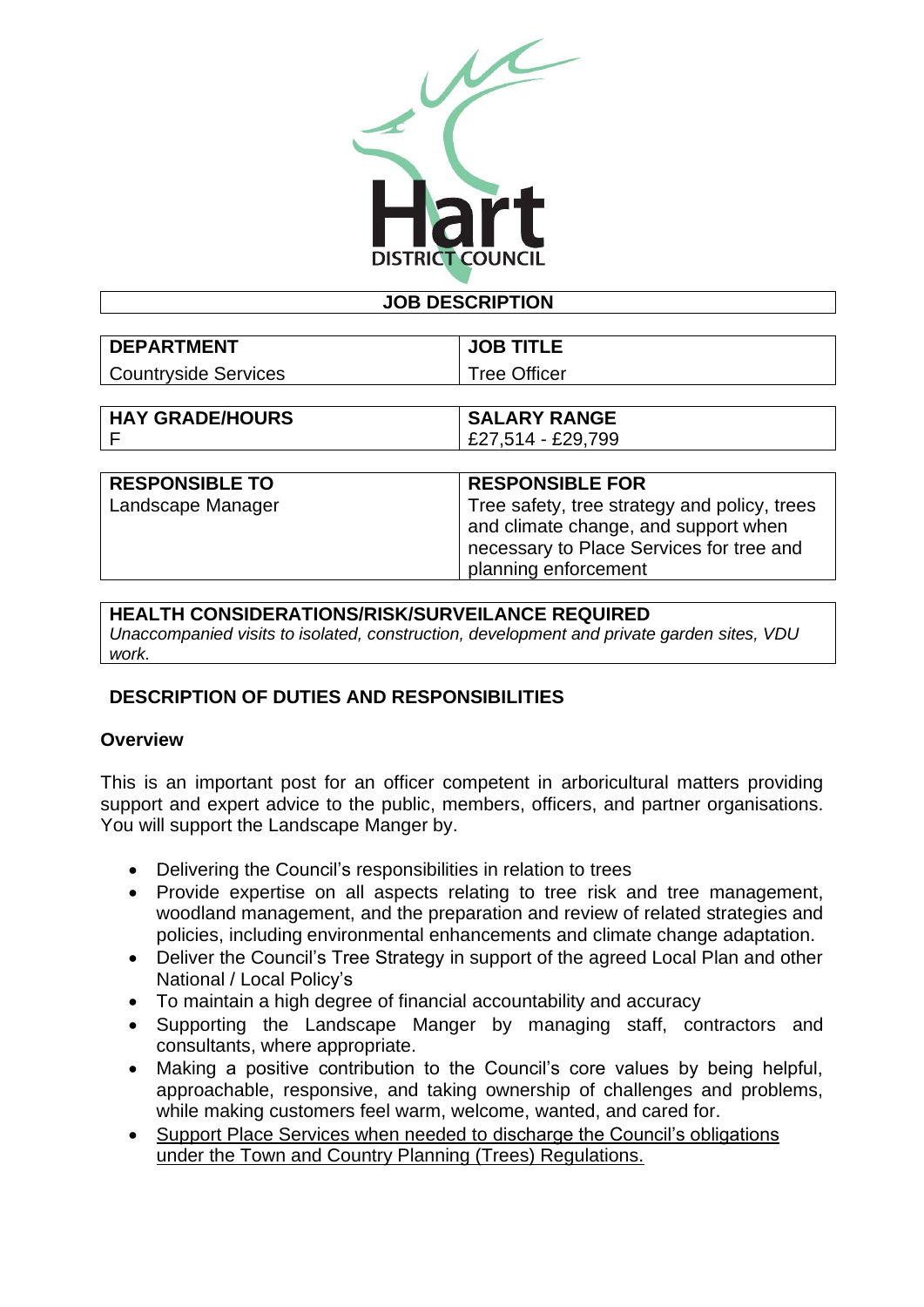# **Dimension of Job**

- Support the delivery of service plan actions relating to all tree and woodland management issues.
- Provide high levels of customer service both internally and externally.
- Provide support to the Emergency Planning Team as required
- Provide a high level of record keeping and review processes and data appropriately
- Promote the HART values by being helpful, approachable, responsive, and taking ownership of challenges and problems to ensure they are dealt with effect and authority.

# **Key Contacts/Communications Links**

# **Internal**

- Head of Environment and Technical Services
- Head of Place (delegated to planning and principle planning officers)
- Countryside Manger
- Landscape Manger
- Leadership Team.
- Management Team
- Cabinet Members
- Councillors

# **External**

- Parish and Town Councils.
- Hampshire County Council.
- Hampshire Tree Officer Forum (HTOF)
- Council contractors
- Consultants.

# **Key Responsibilities/Specific Duties**

- 1. Support the Landscape Manger by coordinating, and delivering the Tree Safety Policy, emerging Tree Strategy and wider strategic related programmes/projects to achieve agreed objectives.
- 2. Maintain the correct level of knowledge required to deliver and review the Tree Safety Policy and organise / provide training for key staff members.
- 3. Support the promotion of the Council's policies and strategies on tree and woodland management / protection, taking account of the needs of climate change adaptation, throughout the organisation attending meetings and events as required.
- 4. Provide a high level of customer service for Hart residents, staff, managers, and external partners, so that they are made to feel warm, welcome, wanted and cared for.
- 5. To always promote the HART values by being helpful, approachable, responsive, and taking ownership of challenges and problems to ensure they are dealt with appropriately.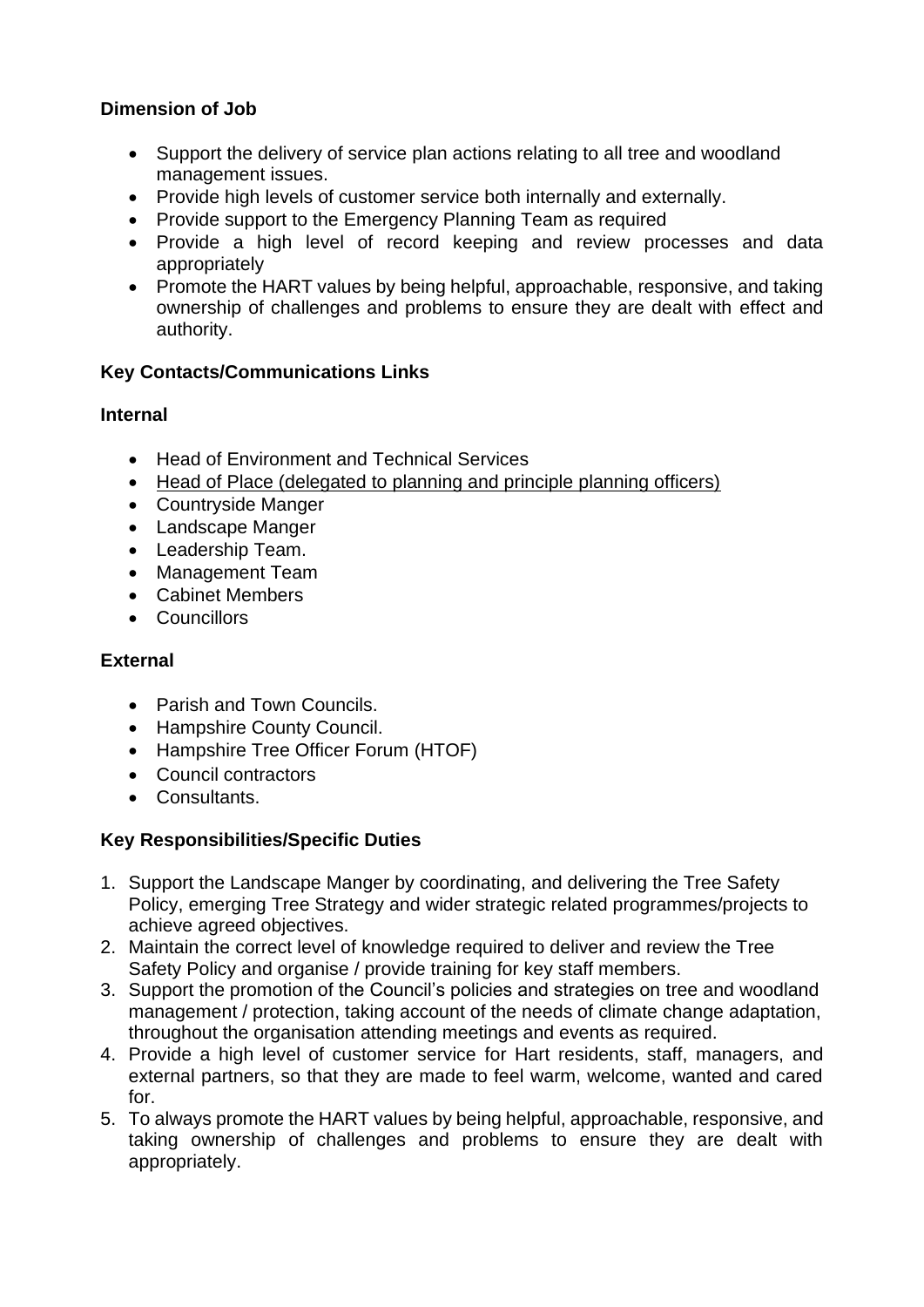- 6. Holders of posts that have contact with the public have a responsibility to be vigilant in identifying potential safeguarding issues and conduct themselves in a manner that protects both themselves and members of the public.
- 7. Consider and investigate high hedges applications under the Part 8 of the Antisocial Behaviour Act 2003,
- 8. Managing all aspects necessary to deliver the Council's duties with regard to the Town and Country Planning (Trees) Regulations

# **STANDARD CLAUSES**

- To work in an internal and external customer related way in accordance with the Council's core HART values, and in accordance with adopted procedures and good practice.
- To assist in/manage the identification, development and implementation of Manual and Information Technology systems and procedures.
- To comply with the Council's Equal Opportunities policy, Code of Conduct and other relevant policy, procedures and legislation.
- To comply with and/or ensure compliance with the Council Data Protection Policies and the Data Protection Act and other relevant legislation.
- All employees have a responsibility to ensure they take a vigilant approach at all times to safeguard members of the public, colleagues and themselves and that they follow adopted procedures and good practice to aid in the identification and effective reporting of any safeguarding concerns.
- In the event of a Civil Emergency to take on any new roles and responsibilities allocated by Leadership Team, and to be available to undertake any training that maybe required to fulfil this role.

Hart District Council's Safety Policy and other safety procedures and guidelines are deemed part of this job description. Employees must look after their own health, safety and welfare and be mindful of other persons who may be affected by their acts. Employees must cooperate and comply with management instructions regarding Health and Safety issues and report all accidents, incidents, and problems as soon as practicable to their supervisor, manager, or other senior members of staff available.

The responsibilities outlined above cannot totally encompass or define all tasks which may be required of the postholder. The outline of responsibilities given above may, therefore, vary from time to time without materially changing either the character or level of responsibility or grade.

Job Description Revised (Date) 17<sup>th</sup> February 2021

Hay Job Evaluated (Date)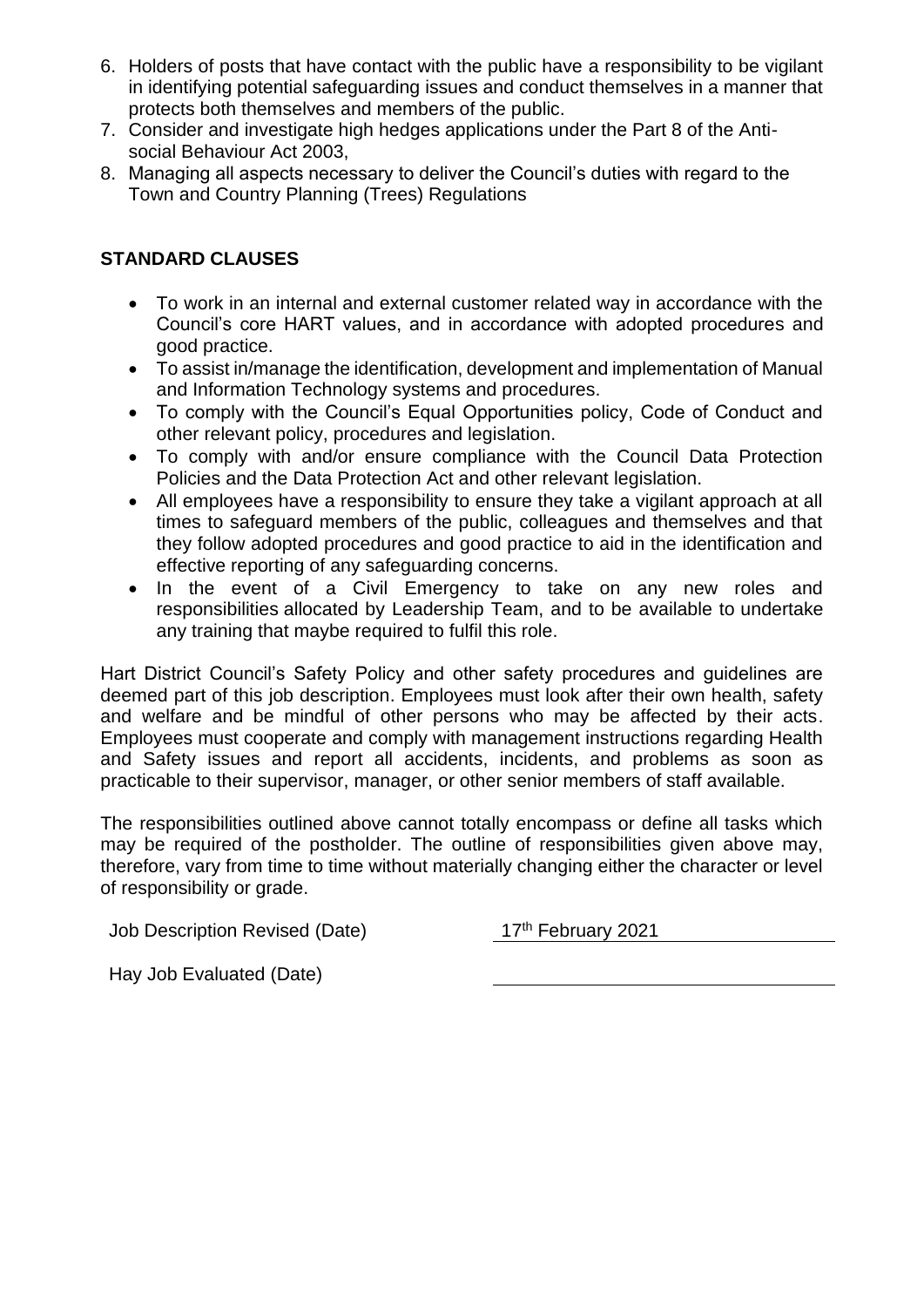

### **PERSON SPECIFICATION**

### **POST: Tree Officer**

### *The HART Core Values:*

Hart District Council aims to recruit candidates who are committed to delivering our core values. It is our aim that customers should feel warm, welcome, wanted, and cared for when they are interacting with our services. To achieve that, all staff are expected to be helpful, approachable, responsive, and to take ownership, to ensure challenges, problems or enquiries are dealt with and appropriately concluded.

This person specification sets out what we are looking for when recruiting to the above post. The essential and desirable attributes we are seeking for this role are set out below:

| <b>CRITERIA</b>                        | <b>ATTRIBUTES</b>                                                                                                                                                          | ESSENTIAL (E)<br><b>OR</b><br><b>DESIRABLE (D)</b> | <b>METHOD OF</b><br><b>MEASUREMENT</b> |
|----------------------------------------|----------------------------------------------------------------------------------------------------------------------------------------------------------------------------|----------------------------------------------------|----------------------------------------|
| EDUCATION/<br><b>QUALIFICATIONS</b>    | Minimum ABC Level 4 Diploma<br>in Arboriculture or Level 3<br>Technician's Certificate in<br>Arboriculture                                                                 | E                                                  | Application Form /<br>Certificate      |
|                                        | Level 5 or higher qualification in<br>relevant subject e.g. Fdsc<br>Arboriculture / BSc<br>Arboriculture / BSc Urban<br>Forestry / ABC Level 6 Diploma<br>in Arboriculture | D                                                  | Application Form /<br>Certificate      |
|                                        | Professional Member of<br>Arboricultural Association or<br>member of Institute of<br><b>Chartered Foresters</b>                                                            | D                                                  | Application Form /<br>Certificate      |
|                                        | To hold Professional Tree<br>Inspection certificate                                                                                                                        | D                                                  | Application Form /<br>Certificate      |
|                                        | Full driving licence                                                                                                                                                       | E                                                  |                                        |
| <b>EXPERIENCE/</b><br><b>KNOWLEDGE</b> | Previous experience of working<br>in tree maintenance services                                                                                                             | E                                                  | <b>Application Form</b>                |
|                                        | Previous experience of working<br>in tree maintenance services for<br>a period of 6 months or more                                                                         | D                                                  |                                        |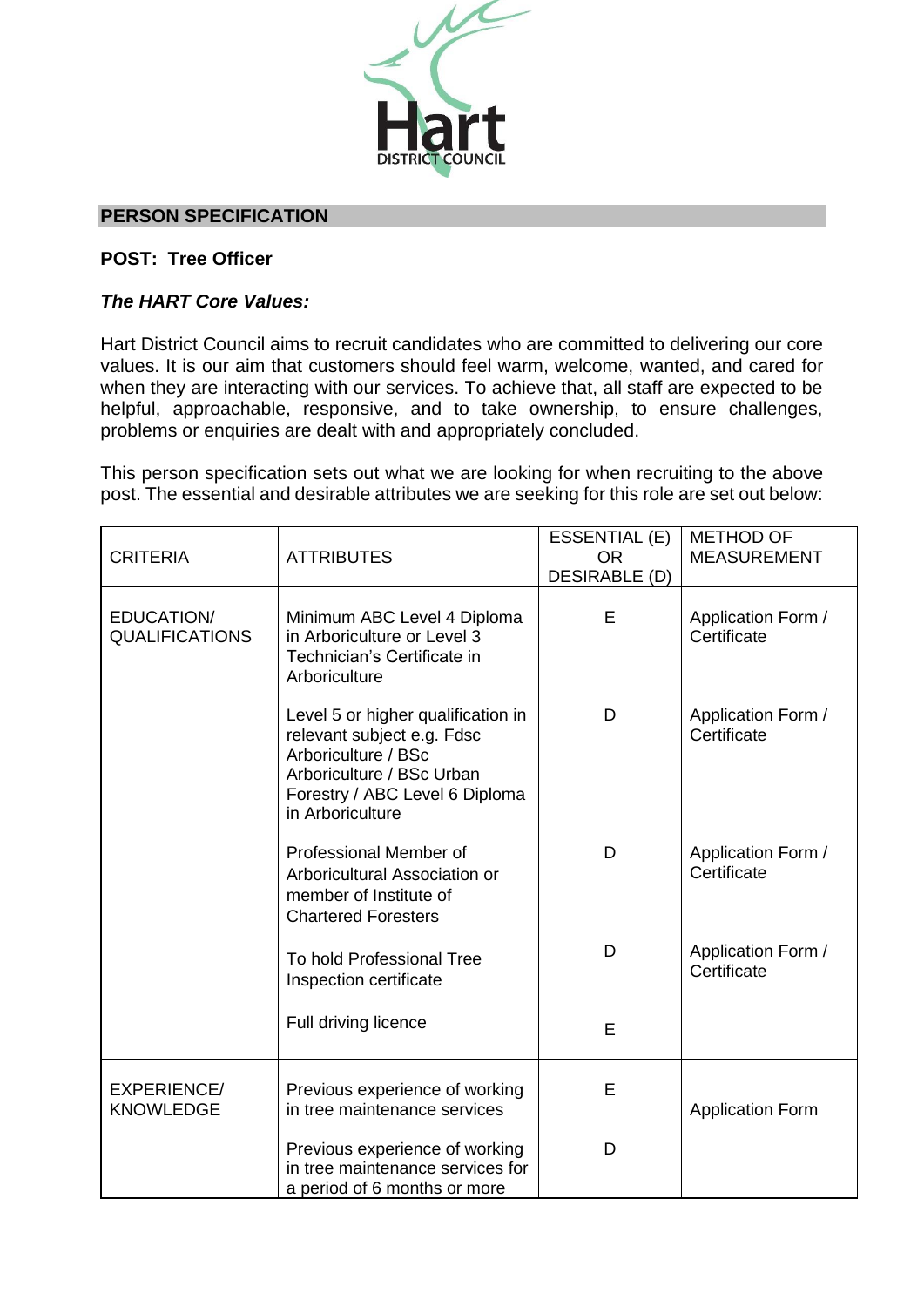|                                       | Demonstrate knowledge of<br>legislative requirements for the<br>arboricultural profession, in the<br>context of common, statute, and<br>case law                                                                                 | E | Interview                       |
|---------------------------------------|----------------------------------------------------------------------------------------------------------------------------------------------------------------------------------------------------------------------------------|---|---------------------------------|
|                                       | Understand the Town and<br>Country Planning Act 1990 and<br>how this relates to trees.                                                                                                                                           | D |                                 |
|                                       | Have a detailed knowledge of<br>current best arboricultural<br>practices and associated<br>guidance documents,<br>demonstrating experience of<br>specifying tree works (as per<br>BS 3998:2010) and<br>demonstrate experience of | E | Interview                       |
|                                       | effectively overseeing and<br>managing tree work                                                                                                                                                                                 |   | Interview                       |
|                                       | contractors.<br>Previous local government                                                                                                                                                                                        |   | Interview                       |
|                                       | experience.<br>Project management                                                                                                                                                                                                | D | <b>Application Form</b>         |
|                                       | experience.                                                                                                                                                                                                                      | E |                                 |
|                                       | Committed to providing high<br>quality customer service                                                                                                                                                                          | E |                                 |
| <b>SKILLS AND</b><br><b>ABILITIES</b> | Excellent communication and<br>negotiation skills, including<br>written communication and<br>presentation skills                                                                                                                 | E | Application Form /<br>Interview |
|                                       | Ability and confidence to<br>organise, arrange and<br>administer multi-agency<br>meetings.                                                                                                                                       | E | Interview                       |
|                                       | Ability to analyse and interpret<br>data                                                                                                                                                                                         | Е | <b>Application Form</b>         |
|                                       | Good project management<br>skills                                                                                                                                                                                                | D | <b>Application Form</b>         |
|                                       | <b>Report writing</b>                                                                                                                                                                                                            | D | <b>Application Form</b>         |
|                                       | Interpersonal skills / team<br>player                                                                                                                                                                                            | Е | Interview                       |
|                                       | Computer literate and proficient<br>in Microsoft Office software                                                                                                                                                                 | E | Interview                       |
|                                       | Literate and proficient with tree<br>management software                                                                                                                                                                         | D | Interview                       |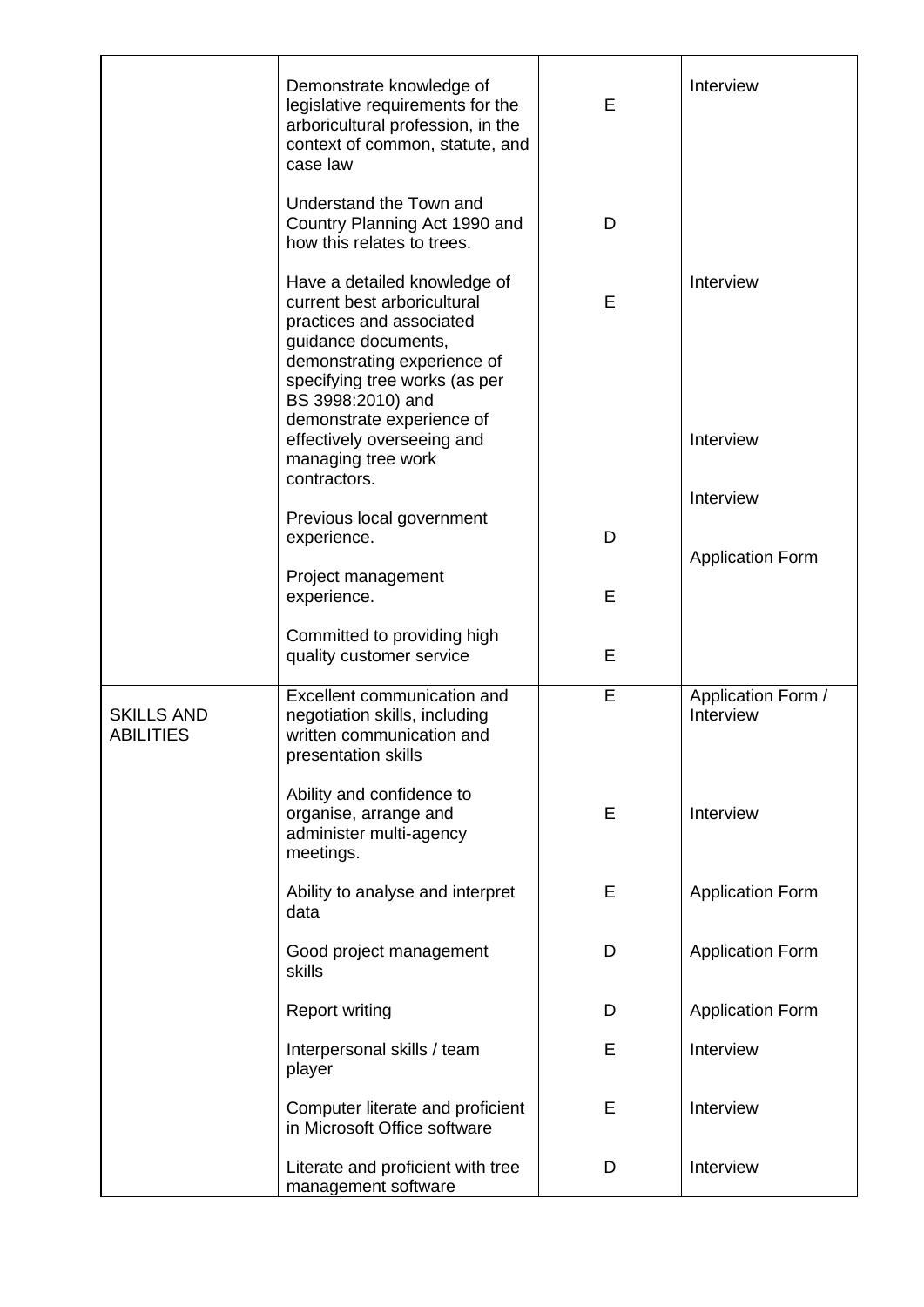|                                                  | Ability to make customers feel<br>warm, wanted, welcome and<br>cared for                                                                                                                                                                                                                                    | E | Interview                       |
|--------------------------------------------------|-------------------------------------------------------------------------------------------------------------------------------------------------------------------------------------------------------------------------------------------------------------------------------------------------------------|---|---------------------------------|
|                                                  | Ability to take ownership of<br>tasks, challenges, and<br>problems to achieve an<br>appropriate outcome                                                                                                                                                                                                     | E | Interview                       |
|                                                  | Ability to make<br>recommendations and<br>decisions under pressure                                                                                                                                                                                                                                          |   |                                 |
| <b>PERSONAL</b><br>QUALITIES/<br><b>APTITUDE</b> | <b>Positive attitude</b> - You look at<br>life as an opportunity and are<br>happy to roll up your sleeves<br>until the task is done, finding<br>outcomes that residents/elected<br>members or the organisation<br>want. Using finance as a<br>mechanism to 'can do' rather<br>than 'no way.'                | E | Interview                       |
|                                                  | $Models – developing and$<br>building positive work<br>relationships, recognising that<br>everyone in the organisation<br>contributes and everyone, no<br>matter their seniority, deserve<br>to be treated with respect.                                                                                    | E | <b>Application Form</b>         |
|                                                  | Thinking long term $-$ Take the<br>initiative in using change to<br>improve services, and<br>genuinely listening to staff,<br>stakeholders, and elected<br>members, identifying areas for<br>improvement, and making sure<br>these are implemented.                                                         | E | Application Form &<br>Interview |
|                                                  | Positive about sharing -<br>Being enthusiastic and<br>knowledgeable about the<br>service and the council and<br>self-confident in sharing ideas<br>and opportunities using                                                                                                                                  | E | Application Form &<br>Interview |
|                                                  | feedback to improve.<br><b>Sincere</b> – Be friendly, fair, and<br>easy to work with. Showing<br>honesty, sincerity and integrity<br>in all matters recognising that<br>you may need to use different<br>approaches to communicate<br>effectively with different people<br>to help aid their understanding. | E | Application Form &<br>Interview |